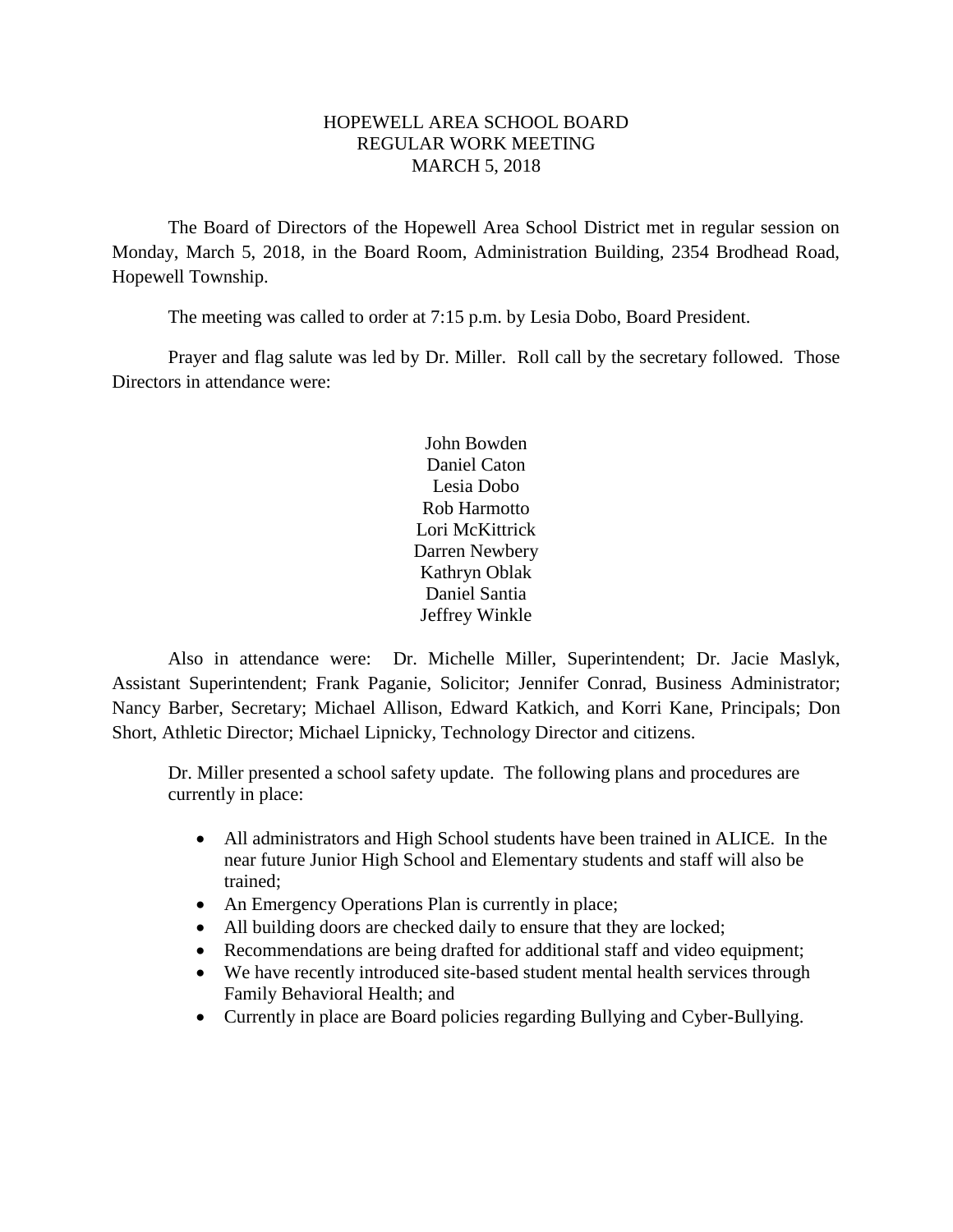Dr. Miller also announced that on March 14, 2018 the Senior High School students will participate in a "Day of Action" to support students from Marjory Stoneman Douglas High School, where 17 students were killed on February 14, 2018 by an 18 year old school shooter. Included in this activity will be voter registration, a panel discussion with local and state legislators and a 17 minute "walkout" by students. School, District and High School Staff, support this event.

The following items will be voted on during the March 19, 2018 meeting.

# **Education/Curriculum/Instruction**

- 1. Comprehensive Education Plan presentation by Dr. Maslyk
- 2. 2018-2019 School Calendar

Dr. Maslyk discussed the Comprehensive Plan, which is required by the Pennsylvania Department of Education to be completed every 3 years. The content of the plan includes the current focus of the District and how we obtain those goals. This has been a yearlong process with Plan submission required by May 2018.

# **Buildings and Grounds**

- 1. Memorandum of Understanding with Total Control Training, Inc. to use District facilities for the purposes of providing motorcycle safety training and education classes.
- 2. Request from Jeff Homziak to use the main and auxiliary gyms at Hopewell High School for a one week basketball camp for boys and girls in grades 1 through 8 during the month of June 2018.
- 3. Request from Jeff Homziak to use the main and auxiliary gyms at Hopewell High School and Gym B at the Junior High School to have a basketball summer league for girls in grades 7 through 12 from May 8, 2018 through June 28, 2018 on Monday, Wednesday and Thursday evenings from 6:00 p.m. until 9:00 p.m.
- 4. Request of the Hopewell Youth Soccer Club to utilize the practice fields every Monday, Wednesday and Friday from 6:00 p.m. until 8:00 p.m. beginning March 15, 2018 through June 10, 2018.
- 5. Request of the Hopewell Quarterbacks and Football Boosters to use the Senior High School cafeteria to serve lunch during football camp, August 13 through 17, 2018 and August 20 and 21, 2018.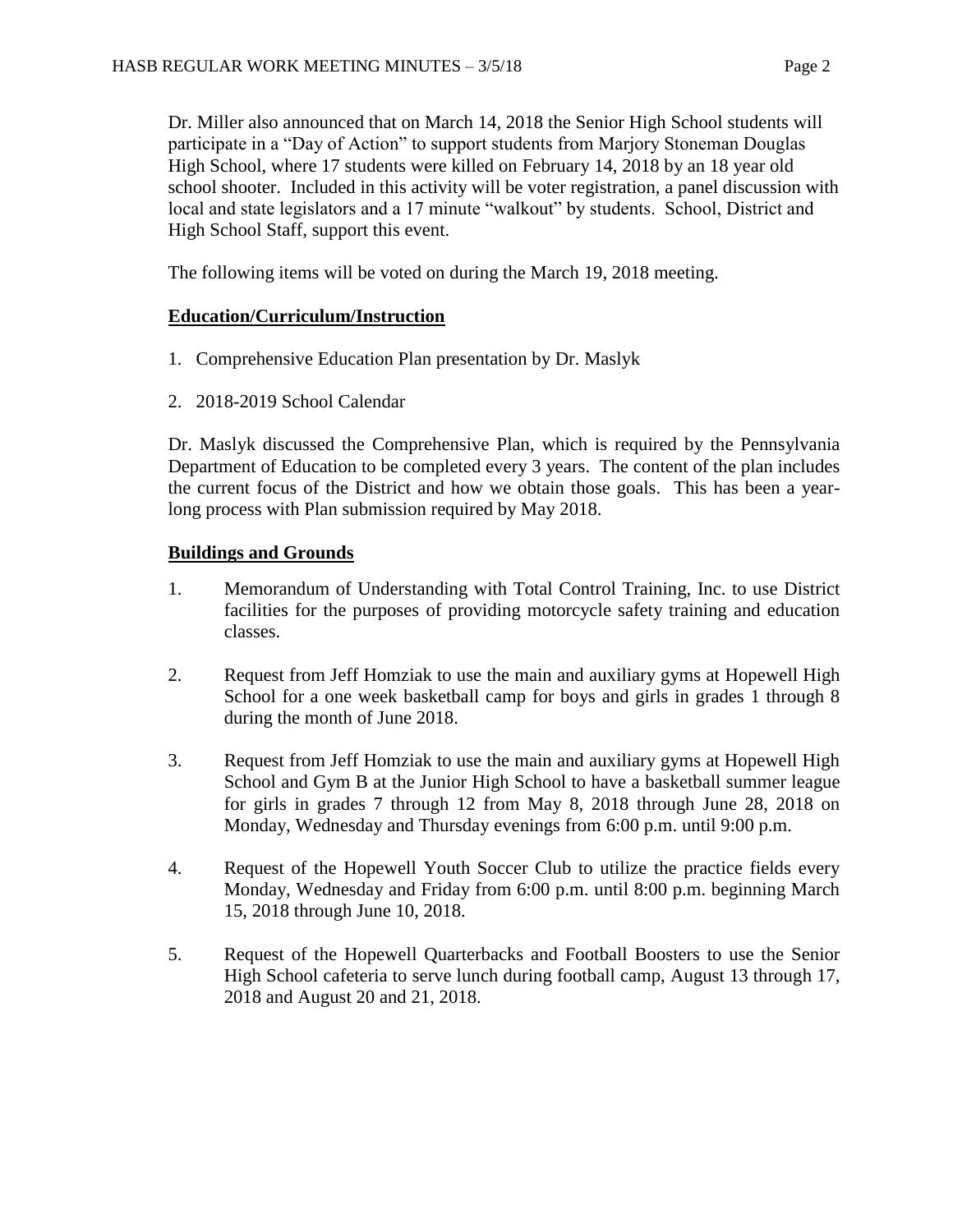- 6. Request of the Hopewell Quarterbacks and Football Boosters to conduct 50/50 raffles at each of the varsity, junior varsity and  $7<sup>th</sup>$ -8<sup>th</sup> grade football games.
- 7. Request of the Hopewell Quarterbacks and Football Boosters to use the concession stand and spirit shop at Tony Dorsett Stadium during the following events:
	- a. All Home Varsity, Junior Varsity and  $7<sup>th</sup>$  &  $8<sup>th</sup>$  grade games; and
	- b. Thursday evenings during football season to provide dinner for players and coaches.

# **Finance and Budget**

- 1. 2018-2019 Pay Schedule, as presented. (**Attachment**)
- 2. Advertisement for receipt of bids for supplies and/or equipment for the 2018-2019 school year.
- 3. 2018-2019 Beaver Valley Intermediate Unit general operating budget in the amount of \$1,547,232.00. (**Attachment**)
- 4. Renewal Services Agreement with the Omni Financial Group to provide third party administrative services for our 403(b) Plan in the amount of \$2,076.00, effective July 1, 2018.
- 5. Appointment of Mary Ellen Oros as deputy tax collector for Raccoon Township.

## **Legislative**

1. Senate Bill 2, Opposition to the ESA Voucher Program.

## **Personnel**

- 1. Resignation for retirement of Jill Hricik, special education teacher at Hopewell Elementary School, effective June 1, 2018.
- 2. Resignation for retirement of Linda Winkle, transportation aide, effective July 1, 2018.

# **Transportation**

1. Sale of 2008 Chevy Cobalt (VIN 1G1AK58F187219582) in "as is" condition by sealed bids advertised appropriately to employees of the School District or such other bidding parties but without the cost of further public advertising. The sealed bids shall be received by 4:00 p.m. in the Business Office on Friday, March 16, 2018. The sealed bids shall be opened and tabulated by the Business Administrator for presentation to the Board at the meeting on March 19, 2018, with final approval of the sale at the meeting.